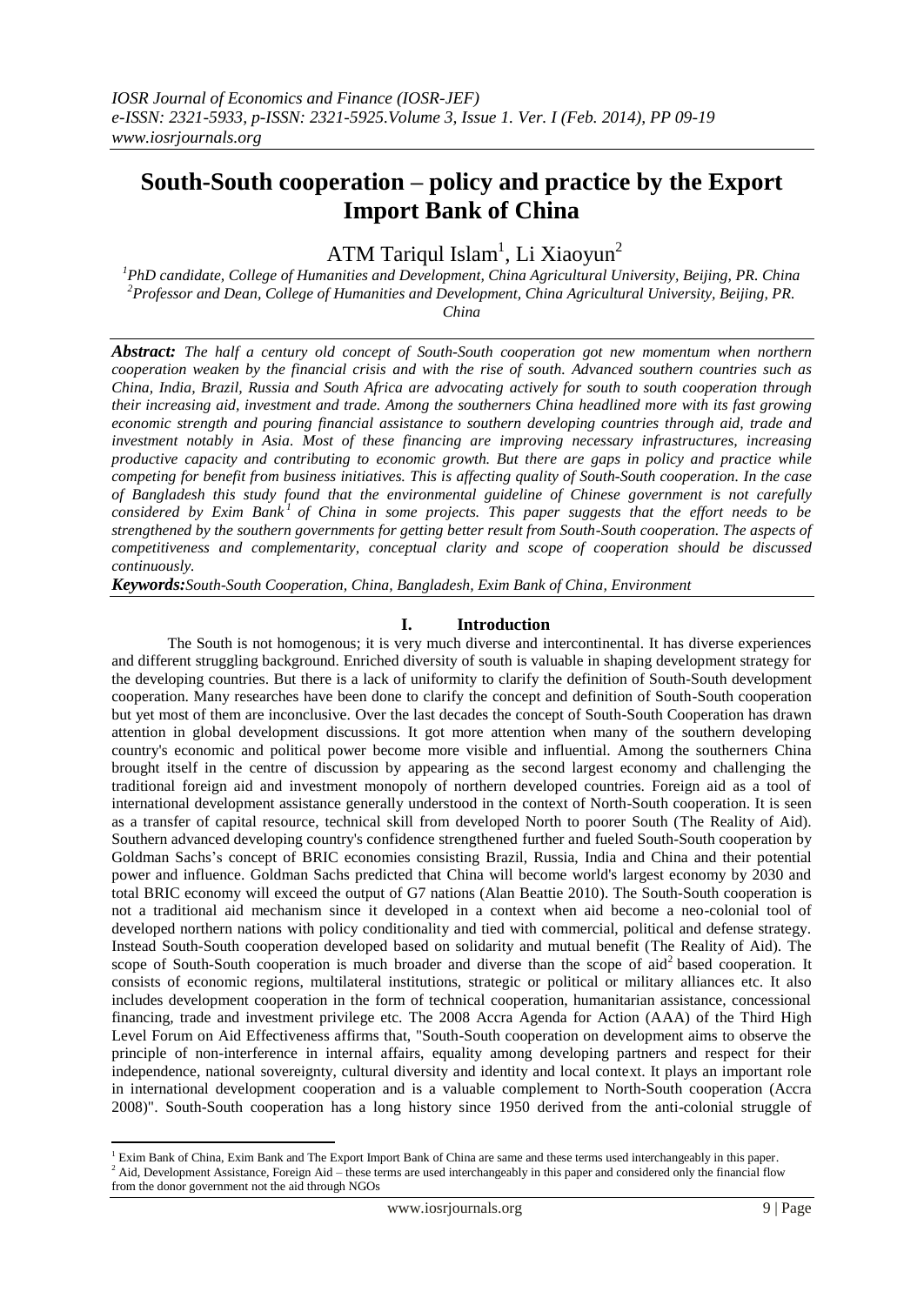developing nations. It expanded the horizon in continents (Africa, Asia) from Bandung conference in 1955 "on the basis of mutual interest and respect for national sovereignty" and widened further through Non Aligned Movement in 1961 (Bandung 1955). The south-south cooperation slept for while after the Bandung declaration but it returned to global discussion with the rise of India and China as a southern economic power. "China and India doubled per capita economic output in less than 20 years—a rate twice as fast as that during the Industrial Revolution in Europe and North America" (Roca, T. 2013, UN HDR 2013). Development assistance under South-South cooperation is contributed by different southern institutions and developing countries for almost half-a-century. The Kuwait Fund for Arab Economic Development (KFAED) is the first such fund in south established in 1961, with the Islamic Development Bank (IsDB) and Arab Bank for Economic Development in Africa (BADEA) is working since mid-1970s (Johnson Alison et al, 2008). But with the accumulated economic resources and desire of global leadership notably China is farahead in financing developing countries in the south. It has taken steps to establish full-fledged development cooperation agencies (Exim Bank, CDB, InternationalPoverty Reduction Centre etc.) and broadening the focus from mainly technical cooperation to more comprehensive development program.China's some initiative thus expanded beyond the trade and investment. "In promoting South-South co-operation between China and other developing member countries of the International Fund for Agricultural Development (IFAD), China's ministry of foreign affairs and IFAD have so far organized two south-south events, in September 2009 and November 2010 respectively" (UNDP 2011). In the third event senior officials from China and 15 developing countries from Asia and Africa attended. These initiatives of south are inspiring but need to set good example for creating win-win solutions. It is essential that the investments from south to south serve local needs better and strengthen production capacity. To promote successful south-south co-operation deeper understanding and analysis is required on policies in practice, institutional conditions and the right environments.

To dispel the misconception about South-South cooperation, evidence based analysis could help. Not only the good practices and aspirations but also the limitations need to be analyzed. This paper considers two Asian countries, China and Bangladesh, to look at the policies and practice in southern financing relationship. Though there are many other institutions of China are involved in Chinese development assistance but in the case of Bangladesh, China Exim Bank is the official channel for financing. On the other hand China's sheer share of development assistance is handled by the Export Import Bank of China. Thus this paper examines

- How China defines development assistance that contributes to South-South development cooperation
- The scope, type and allocation of South-South development cooperation flows to Bangladesh
- The quality of South-South development cooperation based on implementation of Chinese government's environmental policy guideline by the Export Import Bank of China in Bangladesh

The findings will help the policy makers to identify the weaknesses of South-South cooperation and reduce the gaps for better result. The findings were based on interview key government officials, project site visit and mostly relevant literature review.

## **II. Definition of China's South-South Cooperation and ChineseDevelopment Assistance**

China is not a member of OECD<sup>3</sup> thus it does not require complying with the DAC<sup>4</sup> requirements for its foreign aid. Hence to analyze China's foreign aid should not be looked through the OECD definition of foreign aid or development assistance. China has its own guideline defined by eight principles introduced by Premier Zhou Enlai in 1964. By nature Chinese aid is not asperceived by northern<sup>5</sup> donors, it is can be categorized as economic development investments in developing countries because it has both the development and business elements. It is secured by bilateral official agreements, that reduces the financial risks of the Chinese companies involved but it does not result Chinese ownership on foreign assets (Lengauer, Sara 2011). In China's white paper it is also named as "economic aid" instead of simply aid (White Paper 2011). The term "development assistance" can be applied as well for Chinese aid since it is a mechanism for economic development cooperation though financing productivity based projects. Ideologically Confucian belief has influence on Chinese foreign aid policy. According to Confucius<sup>6</sup> main goal of the government is to achieve a world of peace and harmony (C. Hsu, 1991). This world of peace can be built by developing relationship with other communities in the world (C. Chen & Y. Lee, 2008). China develops this relationship with its recipient country in a friend to friend manner (Lengauer, Sara 2011) instead of hierarchical donor-recipient relationship. This philosophical influence from Confucianism and eight principles of Chinese foreign aid articulates the modality of China's South-South cooperationas well as its development assistance, investment and trade with other

 $\overline{\phantom{a}}$ 

<sup>&</sup>lt;sup>3</sup> OECD - Organization for Economic Cooperation and Development

<sup>4</sup> DAC – Development Assistance Committee

 $5$  Northern donors – Developed countries in the Europe and USA

<sup>6</sup> Confucius – Ancient Chinese philosopher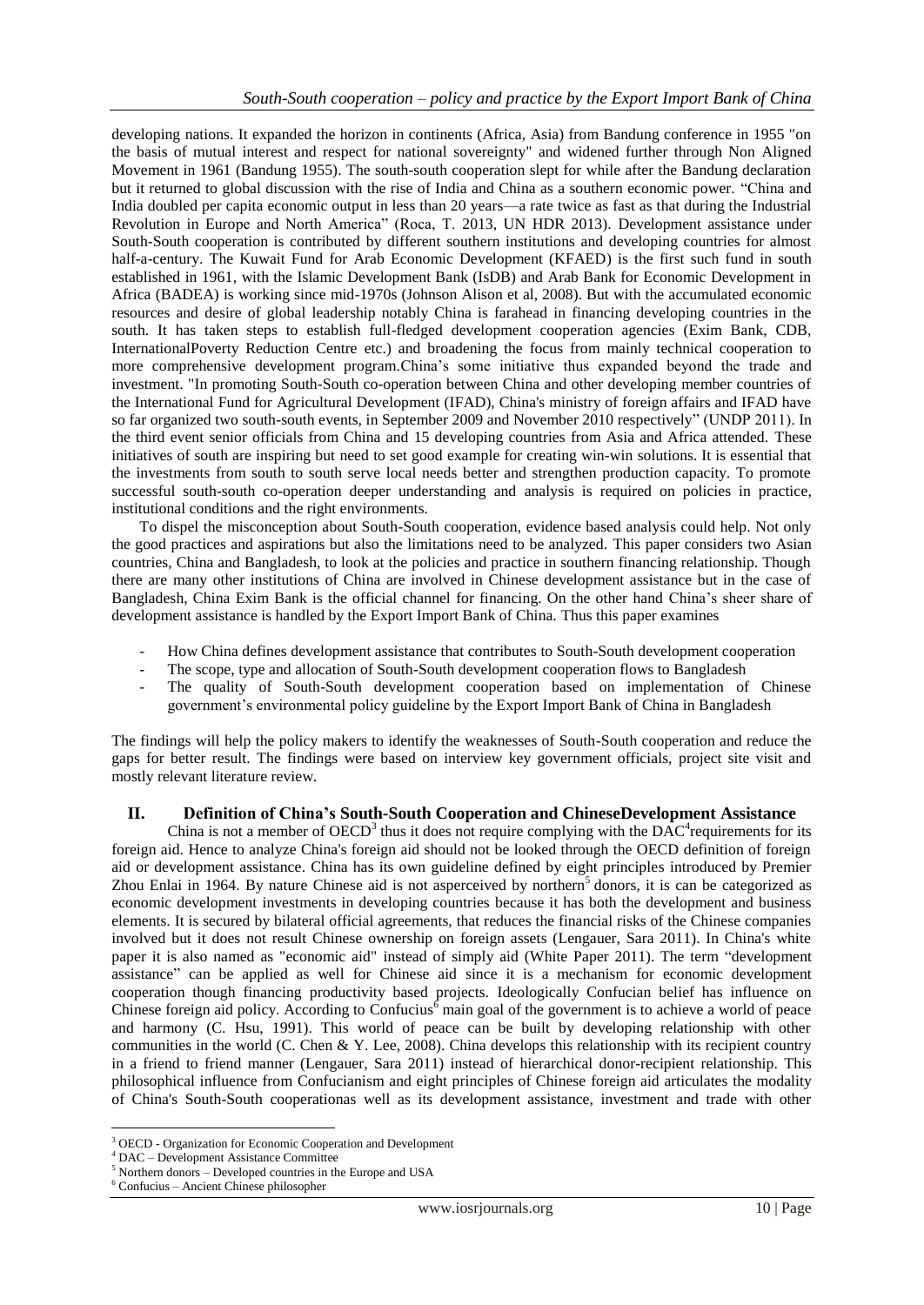countries. China's white paper on foreign aid also echoed that "as an important member of the international community, China will continue to promote South-South cooperation … and make unremitting efforts to build, together with other countries, a prosperous and harmonious world with lasting peace" (White Paper 2011). By saying that, China takesSouth-South cooperation as one of the key driving factors of its international cooperation and creates distinctiveness. This papercharacterizestheChina's development assistance in promoting south-south cooperation in threecategories and those are:

- 1. Mutual economic benefit through economic assistance
- 2. Building relationship with developingcountries in the south
- 3. Reciprocation of non interference in internal matters

## **III. China's experiential learning on mutual benefit policy**

There is a fundamental difference between the rise of north and rise of south. Northern development was based on industrial revolution and in a context where private entrepreneurship was the driving force. In contrary there was no industrial revolution back rise in south. In China it started under public entrepreneurship (mainly state owned enterprises and government departments) after communist revolution. In a post war situation the then leadership concentrate on the infrastructural and industrial development as part of national economic development strategy. Infrastructures such as steel plants, chemical plants, and dams were prioritized in the five year plan with resources support from the former Soviet Union. Later in 1960 with the decline of Soviet support China was forced to explore its own resources for implementing national strategy and adopted the principle of 'self-reliance'. But the process slowed down due to lack of capital and technology. New technology import was thwarted by foreign currency shortage caused by long term trade deficit. In 1980s, this threshold forced China to utilize its mineral resources (mainly coal) to convert them economic resource. Coincidentally Japan, as a resource-poor country was hit by the 1973 oil crisis and was searching for new energy sources. That developed a win-win partnership between Japan and China. It helped China to convert its coal reserves into useable fuel for economic development and achieve self reliance strategy. This is a great leaning for China as a development approach. China embedded this experiential learning into it's development assistance approach. Gradually China adopted the policy of 'reform and opening up to the outside world' in late 1978 and Japan received its first official assistance from Japan. Japan's assistance was through various schemes such as yen-loans by Overseas Economic Cooperation Fund (OECF), bank loans for resource development by Export-Import Bank of Japan (JEXIM), technical assistance and grant assistance. Japanese assistance added value to China's untapped mineral reserves and converted those to foreign currency reserve. That laid the foundation of today's China's development assistance power and approach of mutual benefit (Kobayashi) framed in South-South Cooperation. With leaning from Japan's assistance China aided the massive Tanzam railway<sup>8</sup> construction project, the largest overseas development assistance in Chinese history demonstrates its political interest in collaborating with postcolonial states in Africa through a non-Western model of development (Fahimul Quadir, Apr 2013). In Angola it supported the country to convert oil resources to capital resources for economic development. The model was not unquestioned by the northern countries as natural resource extraction always create environmental problems. However experimental Angola model<sup>9</sup> built the confidence of Chinese for going ahead with their self define model of mutual benefit among southern countries. It is not grouped with traditional donors as it opposes their hierarchical donor–recipient relationship and promotes south- south cooperation with horizontal relationship.

## **IV. China's South-South cooperation and role of The Export and Import Bank of China**

It is difficult to pinpoint that directly or indirectly how many government departments or ministries are involved in Chinese overseas financing (Figure 1). Usually it depends on the category of the financed project. Despite the involvement of many entities the Exim Bank of China plays a key role and directly linked with government and overseas business activities operated by Chinese companies following the eight principles of Chinese aid.

 $\overline{\phantom{a}}$ 

 $\frac{7}{7}$  Internal affairs – politics, governance, accountability, transparency etc.

<sup>8</sup>Tanzam Railway links the Tanzanian port of Dar es Salaam with the town of Kapiri Mposhi in Zambia's Central Province. It was financed and constructed by China during 1970-1975

<sup>9</sup> Angola model – Development model with oil back financing from China to Angola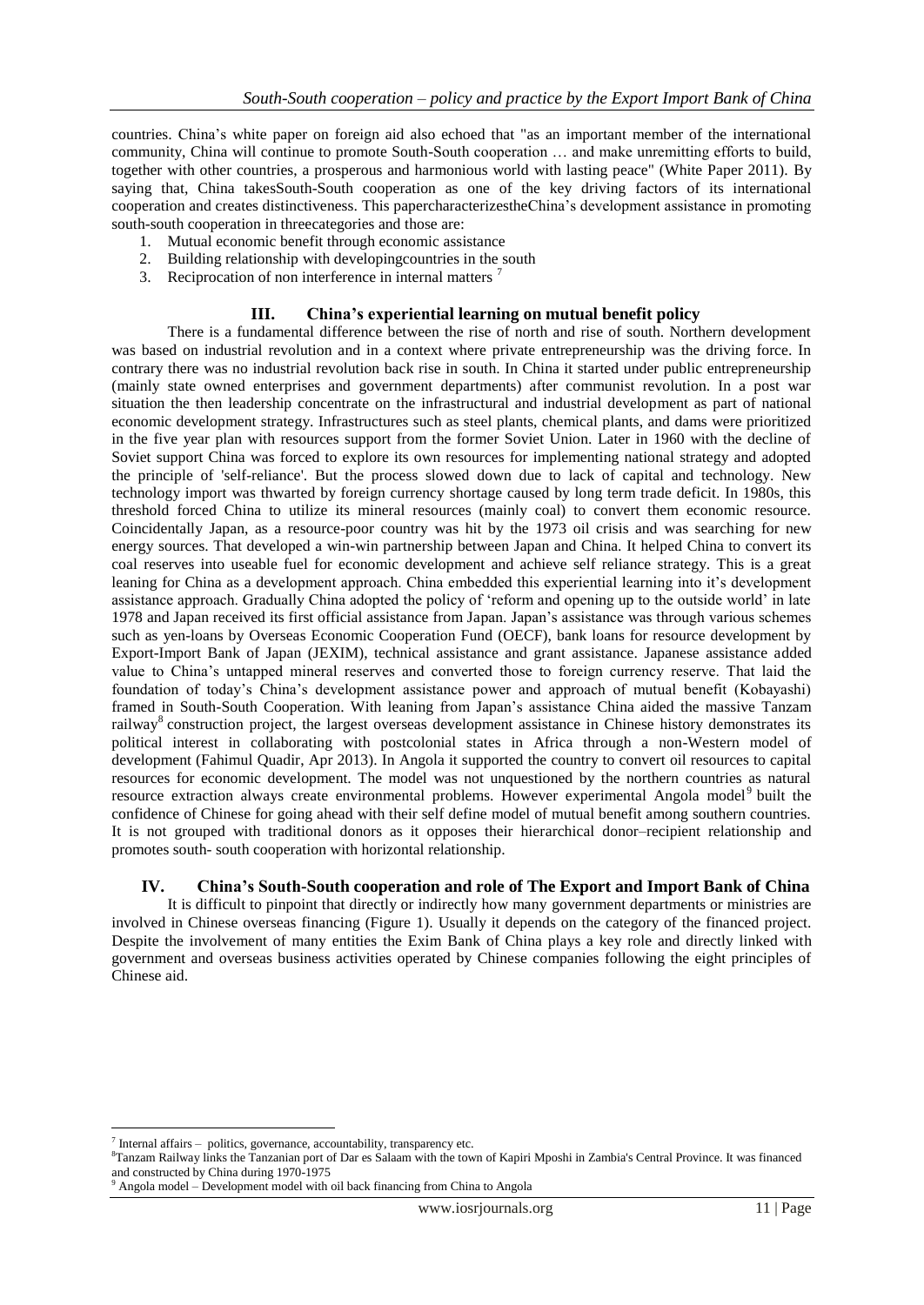

## **Figure: 1**Channels of China's foreign aid assistance

Source: (Kobayashi 2008), - "Evolution of China's Aid Policy"

The Export-Import Bank of China (in Chinese *Zhōngguó Jìnchūkǒu Yínháng*), commonly known as China Exim Bank, is one of three policy banks in China implement relevant state policies. Founded in 1994 and operates directly under the leadership of the State Council<sup>10</sup>. It is headquartered in Beijing with three representative offices in Africa, Paris and St. Petersburg. It also has more than 20 domestic business branches and correspondent banking relationship with more than 1,000 banks.

Main objectives of the Bank is to facilitate i) the export and import of Chinese mechanical and electronic products, equipments, high-tech products, ii) assist Chinese companies with comparative advantages in their offshore project contracting and outbound investment, and iii) promote international economic cooperation and trade (Exim Bank 2013). It also has commercial operations and that includes export credits, preferential buyer's credit for infrastructure projects (roads, power plants, oil and gas, telecom, and water projects etc.) and investment loans for Chinese businesses (Jian Ye Wang 2007). Through Table 1 we can identify the China Exim Bank's objective those are derived from eight principles of Chinese foreign aid.

| Alignment of China Exim Bank's objective with Chinese foreign aid principle      |                                                              |  |  |  |  |
|----------------------------------------------------------------------------------|--------------------------------------------------------------|--|--|--|--|
| <b>Eight principles of Chinese Foreign Aid</b>                                   | <b>Objective of Policy Banks (China Exim Bank)</b>           |  |  |  |  |
| Development aspect                                                               |                                                              |  |  |  |  |
| Equality and mutual benefit in providing aid to other countries. It              |                                                              |  |  |  |  |
| never regards aid as a unilateral gift.                                          |                                                              |  |  |  |  |
| Help recipient countries for their self-reliance and independent                 |                                                              |  |  |  |  |
| economic development                                                             |                                                              |  |  |  |  |
| Technical assistance will help the personnel of the recipient                    |                                                              |  |  |  |  |
| country to fully master the technology                                           |                                                              |  |  |  |  |
| <b>Business aspect</b>                                                           |                                                              |  |  |  |  |
| The forms of economic aid interest-free or low-interest loans.                   | Promote international economic cooperation and trade         |  |  |  |  |
| Help recipient countries to increase their income and accumulate                 |                                                              |  |  |  |  |
| capital                                                                          |                                                              |  |  |  |  |
| Provides the best-quality equipment and materials manufactured                   | Facilitate the export and import of Chinese mechanical and   |  |  |  |  |
| by China at international market prices those are needed for the                 | electronic products, complete sets of equipment and new- and |  |  |  |  |
| projects                                                                         | high-tech products                                           |  |  |  |  |
| The experts from China will have the same standard of living as                  | Assist Chinese companies with comparative advantages in      |  |  |  |  |
| the experts of the recipient country                                             | their offshore project contracting and outbound investment   |  |  |  |  |
| Diplomatic aspect                                                                |                                                              |  |  |  |  |
| Respects the sovereignty of recipient countries and attaches no                  |                                                              |  |  |  |  |
| conditions.                                                                      |                                                              |  |  |  |  |
| ** (Table developed by author based on own understanding from different sources) |                                                              |  |  |  |  |

**Table: 1**China's eight principles of foreign aid and objectives of China Exim Bank

Chinese aid policy guideline has 3 aspects development aspect, business aspect and diplomatic aspect. Table 1 show that Exim bank's main objectives aligned business aspects, so rest of the aspects lies on directly with the Chinese government's effort and relationships. In Bangladesh Chinese supported projects are on power plant, road and bridge construction, fertilizer factory, telecommunication infrastructure, Supported by Exim Bank's loans Chinese companies as contracting agencies also play important role in arranging or negotiating for the loans either in the form concessional loans, hard loans or supplier's credit. In Bangladesh Chinese companies

1

<sup>10</sup> State council – China's highest decision making body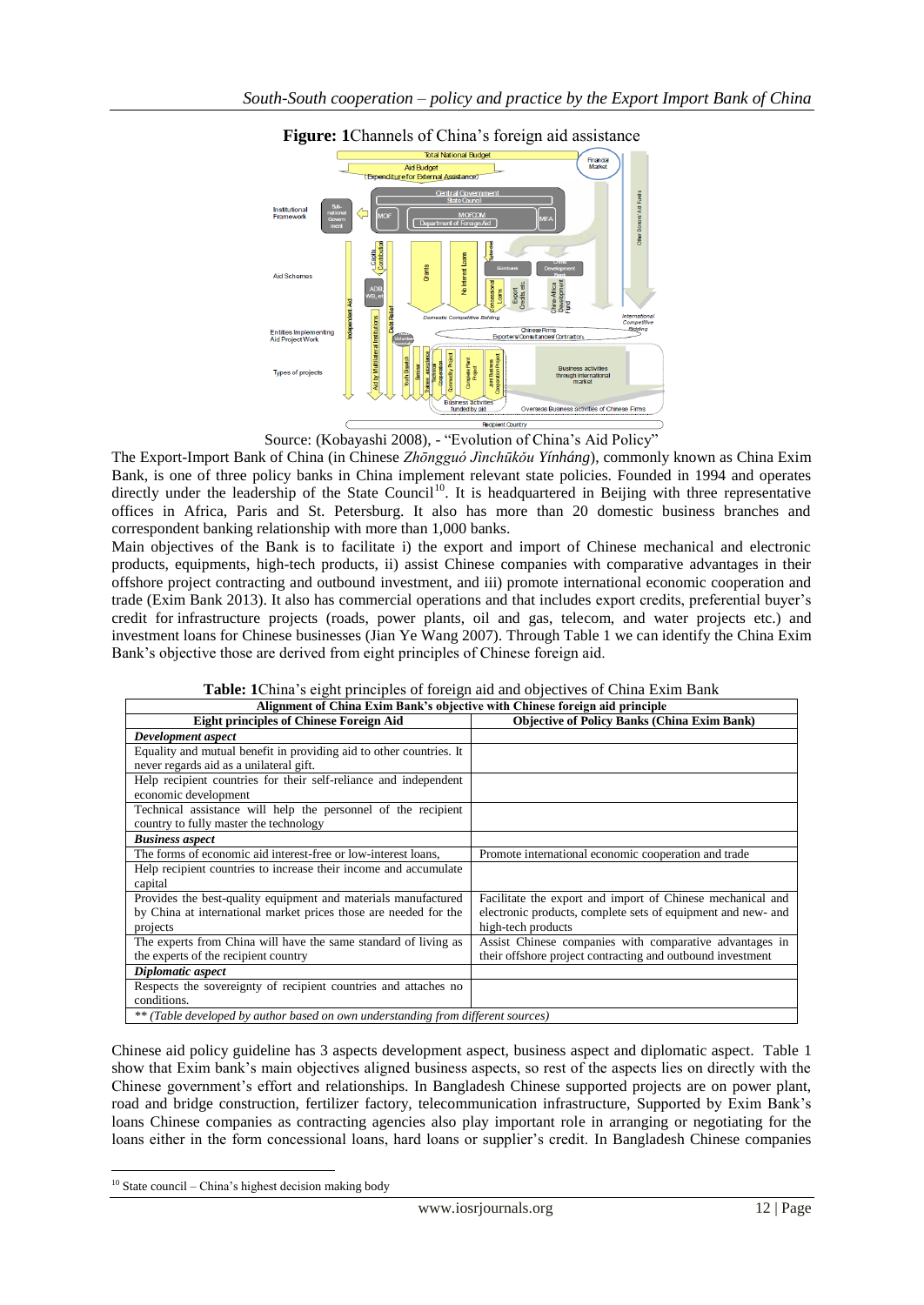first consult with the relevant ministries or departments for the projects those are in the annul plan of the departments. Once the primary negotiation is done then the companies helped the relevant departments in getting concessional loans<sup>11</sup> or buyer's credit from the Chinese government or Exim bank of China. In some cases these bank helped in getting loans from other commercial banks as well. So the successful cooperation relies on the need of the host countries department and the capacity of the contracting company's capacity in arranging loans from Exim bank.

## **V. Practice of Mutual benefit policy in Bangladesh**

To understand the mutual benefit we took the joint statement made by Chinese premier and prime minister of Bangladesh. In 2010 Chinese government and Bangladesh government made the joint statement during the visit of Bangladesh prime minister to Beijing that describes the type of cooperation two countries hold. The key points sketched are (China Embassy in Bangladesh):

- Exchange high-level visits for government agencies, parliaments, political parties, armed forces, law enforcement departments and non-governmental groups (media organizations, think tanks, scholars, friendship groups, women's groups, cultural troupes, athletes and youths). Chinese government scholarships to students and young diplomats
- Intensify cooperation in trade, investment, agriculture, transportation and infrastructure development on the basis of equality and mutual benefit. Reduce trade imbalance and provide preferential tariff treatment to Bangladeshi products. Involvement of Chinese enterprises in the energy, communication, transportation, industry and infrastructure sectors in Bangladesh. Signed MOU on Cooperation in Oil and Gas Sector
- Commitment to continue to offer assistance to Bangladesh in support of the economic and social development of Bangladesh. Signed the Agreement on Economic and Technical Cooperation between the Governments, Framework Agreement on a Concessional Loan to Bangladesh for some infrastructures. Support enterprises for two-way investment and mutually beneficial cooperation, includes project contracting and labor service cooperation.
- Memorandum of Understanding on Agriculture Cooperation. Cooperation in hybrid rice cultivation technology, agricultural machinery technology, exchange of germ plasm resources of crops, farm products processing and technical personnel training
- Cooperation on hydrological data sharing and flood control of river Yarluzangbu/Brahmaputra, in view of its necessity to the disaster reduction in Bangladesh. Provide assistance for dredging of riverbeds. Agreed to hold consultations on climate change support Bangladesh in enhancing its capability to tackle climate change challenges
- Respects Bangladesh's independence, sovereignty and territorial integrity and Bangladesh reiterated that there is one China, the Government of the Peoples' Republic of China is the sole legal government representing the whole China, and Taiwan and Tibet are inalienable parts of the Chinese territory.
- Enhance cooperation with the  $SAARC^{12}$  and  $BCIM<sup>13</sup>$ regional economic cooperation process. Also agreed to enhance transport links and, discuss the possibility of building road and rail links between the two countries.

The key economic benefits may derive from this statement of bilateral understanding are about trade and investment where Chinese companies will have more access to the market of Bangladesh and engage with the development projects. In return Bangladesh will get preferential trade treatment and support from the Chinese government for increasing the export led income.The Bangladesh will also acquire agricultural knowledge from the exchange and scholarships which would contribute to agricultural production capacity. This joint statement articulates the mutual benefit particularly in the area of reducing trade imbalance and preferential tariff treatment. But it is yet to see how much it contributes to the economy and in what quality. The statistics(Table 2) implied that it is not only the cooperation or privileges can have positive impact on the development but there is a necessity of cooperation for capacity enhancement for getting mutual benefit equally or equitably.

| <b>Export-Import between China and Bangladesh</b> |                 |                   |                              |  |
|---------------------------------------------------|-----------------|-------------------|------------------------------|--|
| FY Year                                           | Export to China | Import from China | Trade deficit for Bangladesh |  |
|                                                   | (Million USD)   | (Million USD)     | (Million USD)                |  |
| 1997-98                                           | 48.51           | 592.46            | $-543.95$                    |  |
| 1998-99                                           | 10.61           | 560.47            | $-549.86$                    |  |

**Table 2:**Year wise export, import and trade deficit between China and Bangladesh

 $\overline{a}$ <sup>11</sup> Concessional loan – According to IMF guideline in Bangladesh if a loan has at least  $35\%$  grant element then it is considered as concessional loans.

 $12$  SARRC – South Asian Association for regional cooperation

 $^{13}$  BCIM – Bangladesh, China, India and Myanmar regional forum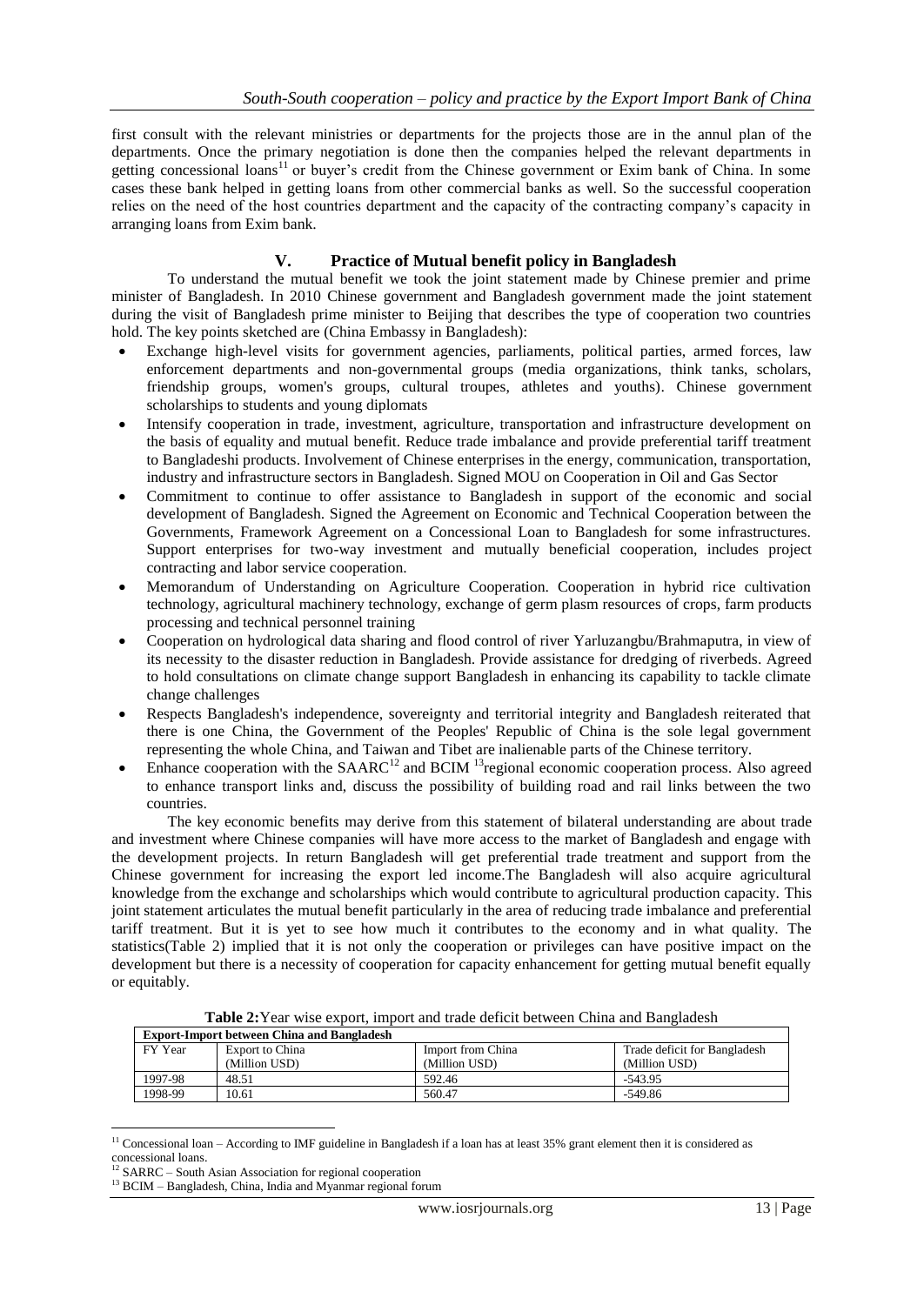| South-South cooperation – policy and practice by the Export Import Bank of China |  |  |  |  |
|----------------------------------------------------------------------------------|--|--|--|--|
|                                                                                  |  |  |  |  |

| 1999-00                                                                               | 10.56  | 568.06  | $-557.50$  |  |
|---------------------------------------------------------------------------------------|--------|---------|------------|--|
| 2000-01                                                                               | 11.67  | 708.94  | $-697.27$  |  |
| 2001-02                                                                               | 18.92  | 657.78  | $-638.86$  |  |
| 2002-03                                                                               | 19.50  | 779.50  | $-760$     |  |
| 2003-04                                                                               | 45.65  | 1132.72 | $-1087.07$ |  |
| 2004-05                                                                               | 56.07  | 1643.77 | $-1587.70$ |  |
| 2005-06                                                                               | 64.35  | 2078.99 | $-2014.64$ |  |
| 2006-07                                                                               | 92.97  | 2572.62 | $-2479.65$ |  |
| 2007-08                                                                               | 106.95 | 3136.70 | $-3029.75$ |  |
| 2008-09                                                                               | 97.06  | 3451.47 | $-3354.41$ |  |
| 2009-10                                                                               | 178.63 | 3819.28 | $-3640.65$ |  |
| 2010-11                                                                               | 319.66 | 5912.55 | $-5592.89$ |  |
| 2011-12                                                                               | 401.94 | 6433.21 | $-6031.27$ |  |
| 2012-13                                                                               | 458.12 | 6324    | $-5865.88$ |  |
| Table made by author. Data source: Dhaka Chamber of Commerce and Industry (DCCI 2013) |        |         |            |  |

The export from Bangladesh to China has increased over the last decade but the total volume is yet to increase a lot. Statistics (Table 2) shows that the trade deficit between China and Bangladesh has not reduced.On the other the volume of trade deficit also increased around 10 times in 2013 compare with the total amount of deficit in 1997. It implies that either the preferential trade tariff was not utilized well or the capacity to export did not increase as it should be. The reason for this need to be researched but the fact is that equality in mutual benefit at least in the trade sector was not materialized from Bangladesh side. Thus in true sense perhaps there some other mechanism requires in getting appropriate benefit from south-south cooperation. Otherwise it may result the same as happened with the rich and developed northern partners and the spirit of South-South cooperation will be deviated from it desired track. If we examine the other southern rich partners such as India or countries in Middle East, scenario will not be much different. In the first ten months of financial year 2012-13, total trade gap of Bangladesh was at US\$ 5.55 billion against \$7.53 billion during same period of the previous fiscal year(FE 2013). Until February 2011, the import share of China in Bangladesh was 18.48% and India's share was 14.34%. On the other hand share of export to China was around 1% and most of the export was towards northern countries (Kabir Mahfuz 2011). This is almost equivalent to the trade gap between China and Bangladesh; this means Bangladesh needs to balance trade from the earning from northern countries. Rich Southern partners could help the poorer southern partner in this regard.

Thekey areas identified for investment support are the mining, energy, telecommunication and infrastructure.This match with the Chinese development assistance provided in the form of supplier's credit. The chart below shows that most of the supplier's credit went to the energy sector such as power generation. This helped Bangladesh in increasing the power for supporting industrialization and agriculture. But it also helps Chinese companies to acquire knowledge and experience for international project implementation.



**Figure 2**: Sector wise allocation of Chinese supplier's credit

*Source: Made by Author, Data: ERD, Ministry of Finance, GOB.*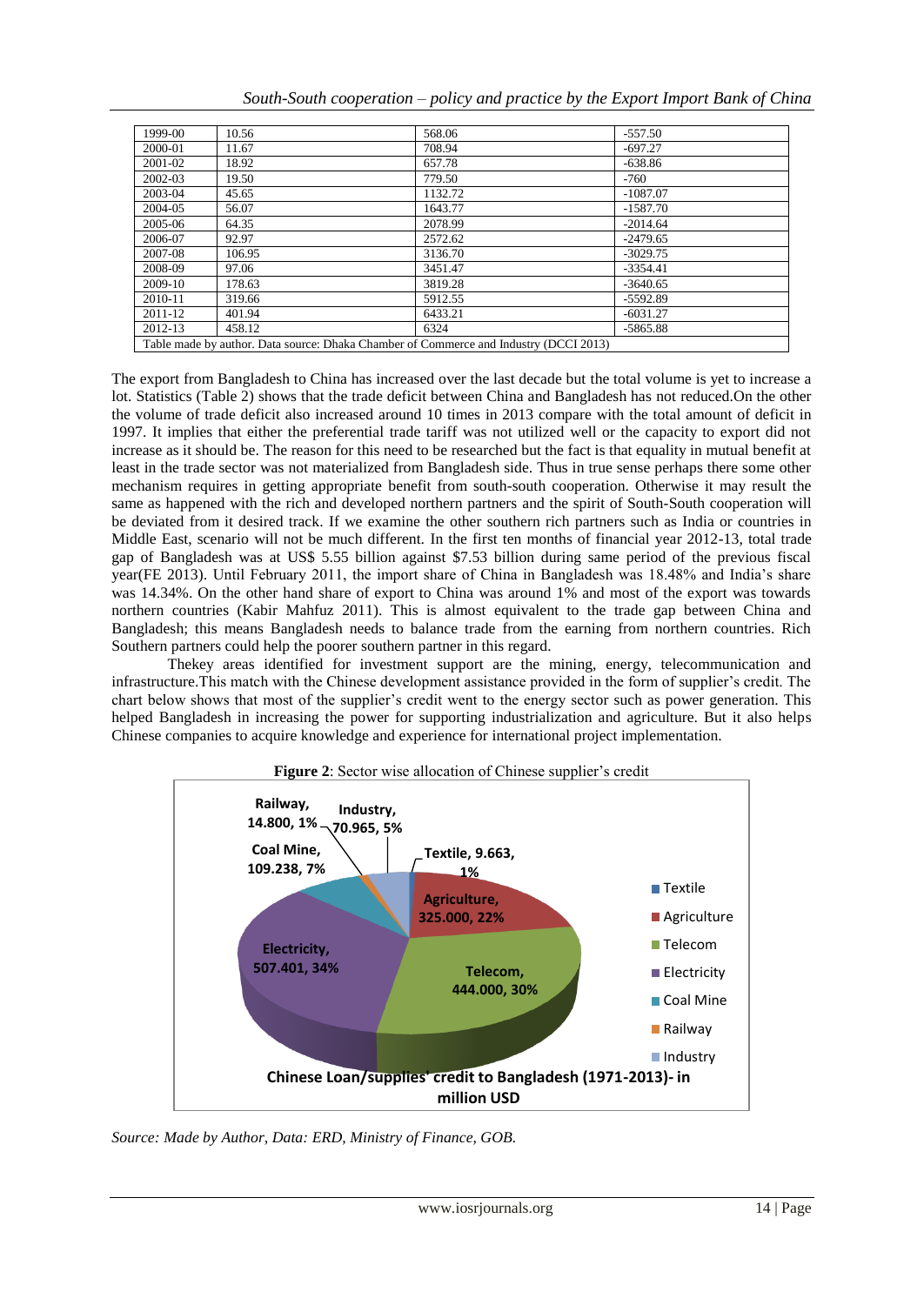Since the China aided (through suppliers' credit<sup>14</sup>)projects in Bangladesh are on infrastructure and are highly technical (Power plant 34% and telecom 30% and fertilizer factory/agriculture 22%), it requires huge high tech equipments and accessories as well as technical experts. With foreignaid from China currently Bangladesh government is implementing six big projects (BSS 2013),

- 1. 7th China-Bangladesh Friendship Bridge on River Arial Kha,(constructed six friendly bridges before)
- 2. Shahjalal Fertilizer Factory project
- 3. Information communications and technology for introduction of 3G and expansion of 2.5G network
- 4. Padma Water Treatment Plant
- 5. Info Sarker (E-governance) and

**.** 

6. Barapukuria Coal Mine Development Project and Barapukuria coal-fired power plant

These projects have contributed a lot in the power and telecom sector but italso increased the export of Chinese products and equipments in both investment and development assistance channels. Most importantly thejoint statement mentioned abovedoes not talk about the quality of projects such as environmental issues, people's rights protection issues. This creates the opportunities for companies and Exim Bank to ignore those issues as well as affect sustainability of the development cooperation.

The statement talks about other two characteristics of China development assistance to the southern countries. The interest and emphasis on SAARC and BCIM regional initiatives, exchange of scholars, people, media, non government and government groups are part of building relationship developing countries in the south.

The agreement on sovereignty and integrity of Bangladesh, recognition of one China, issue of Taiwan, Tibet are for reciprocation of non interference in internal matters. Though China is the largest trading partner of Bangladesh but it never engage in the regular political crisis of Bangladesh. It has never shown any concern about governance, corruption or reform in the country. It raised it's concern only two times when Taiwan taken an initiative for opening a consulate in Dhaka for issuing visa for enhancing business ties and the second one is a photo exhibition on Tibet issue.

## **VI. Environmental Policy guideline ofChinese government for projects abroad**

Ministry of Commerce of the People's Republic of China and Ministry of Environmental Protection of the People's Republic of China has issued policies on environmental protection in February 2013 for foreign investment and cooperation. The policies are formulated to further regularize the environmental protection behaviors in foreign investment and cooperation, guide to actively perform social responsibilities of environmental protection, and promote the sustainable development of foreign investment and cooperation by the Chinese institutions those are financing domestically and abroad.These Guidelines are applicable to the Chinese enterprises engaged in foreign investment and cooperation activities.

In summery the Guidelines for Environmental Protection in Foreign Investment and Cooperation are to (Islam, T. 2013):

- Regularize the environment related behaviors of Chinese companies in foreign investment and cooperation activities (Article 1)
- Guide for the performance in social responsibilities for environment protection (Article 1)
- Advocate to respect religious belief, cultural traditions, local customs of the community, safeguard legitimate rights and interest of labors (Article 3)
- Understand and observe host country's provisions of law and regulations related to environment protection. (Article 5)
- Conduct environmental impact assessment, take measures to reduce possible adverse impacts based on impact assessment (Article 8)
- Develop environmental monitoring and evaluation based on the background situation of project surrounding areas (Article 11)
- Formulate contingency plans for environmental accidents and other emergencies and set up reporting and communication system for local government, environmental regulatory authority, general public and company headquarters. (Article 14)
- Post their environmental information on a regular basis, and publish their plans on implementation of laws and regulations on environmental protection, measures taken, and environmental performance achieved(Article 18)

<sup>&</sup>lt;sup>14</sup> Suppliers' credit – Credit given by Exim Bank of China to make the payment to Chinese contracting agencies for the projects implemented in Bangladesh. Term Export Buyers' credit is also used for the same purpose in this paper.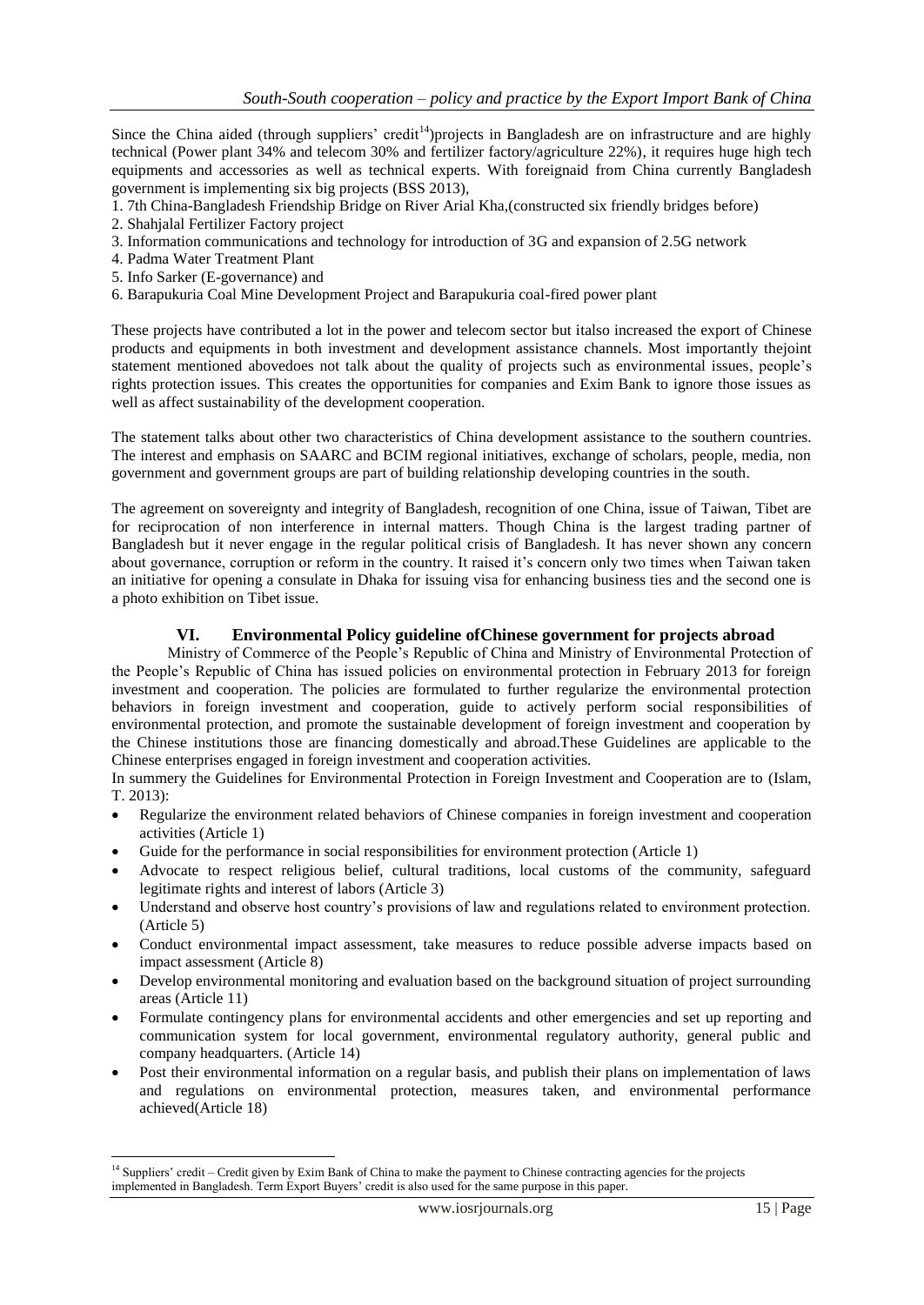- Establish communication and dialogue mechanism to strengthen their communications with their communities and relevant social groups, take opinions and suggestions with respect to environmental impacts of their construction projects according to requirements of laws and regulations of the host country. (Article 20)
- Encourage enterprises to research and learn from the environment protection related principles, standards and practices adopted by international organizations and multilateral financial institutions. (Article 22)

The Chinese government also introduced a "green credit" guideline for commercial lenders in 2012(CBRC 2012) to facilitate economic restructuring in a manner that's environmentally friendly and saves energy. The China Banking Regulatory Commission, the top banking regulator, ordered lenders to cut loans to industries with high-energy consumption and high levels of pollution, and to strengthen financial support for green industries and projects. The CBRC encouraged banks to evaluate, classify and rate the environmental and social risks inherent in their clients' businesses and take the results as a key reference in their ratings and access to credit. In future the CBRC will set up some key indexes to make the guideline more specific and try to include adherence to the plan in the rating system. Lenders also need to improve management of any overseas projects that they support, to ensure that the initiators of those projects comply with local environmental, land, healthcare and security legislation, according to the guideline (China Daily, 2012).

If we look at the terms of borrowing from Exim Bank there is no strong requirement on the environmental issue. The following requirements stated in the China Exim bank website, shall be satisfied when applying for Export Buyer's Credit:

- The economic and political environment of the borrower's country should be stable;
- The borrower should demonstrate sound credit standing and good debt servicing capacity;
- The value of the commercial contract shall exceed USD 2 million, and the export project shall fall into the financing area of this credit;
- The Chinese content of export products should be no less than 50% of the total contract value. For the overseas contracting projects, no less than 15% of the project shall come from the export of Chinese equipment,construction mechanics, materials, engineering work, technical and managerial expertise, and labor services;
- The borrower shall provide a repayment guarantee acceptable to the Bank;
- Export credit insurance shall be sought if required;
- Other requirements the Bank deems necessary

These requirements in related to the procedures encourage the contracting agencies to device their bank financed project as a commercially viable project rather than a socially and environmentally sensitive development project.

As mentioned earlier that one of the purposes of Chinese concessional loans is for export promotion though it mention about the economic development. According to the Chinese concessional loan's guiding procedures contracting Chinese firm should "purchase and import from China as much equipment, technology and services as possible". The host site should have "plentiful local resources, a vast market for goods, favorable economic prospects" (Paul Hubbard, 2007). When an investment is much more concerned about the market related elements such as export, import, purchase then it needs to be more concerned about profitability which reduces the concerns for social development or right protection related elements. Thus it's very difficult for the financing agencies such as China Exim Bank to promote or protect people's rights or environmental issues derived from the projects. It then relies only on the host country's effort and accountability mechanism. If the host country do not have strong mechanism or accountability or intention then there is huge potential of negative impact from the whole cycle the project and all stakeholders need to share the responsibility.

## **VII. Gaps in environmental policy practice**

As per global practice policy bank's job should be providing soft loans. Though Exim Bank does not provide commercial loans but in some cases the nature of the concessional loans provided by Exim bank is close to commercial lending considering the general practice of defining grant elements (interest rate, grace period, maturity period etc.) of loans provided by the Exim bank. When there is a commercial intention of any investment the potentiality of environmental ignorance or rights protection become very high. The profitability of the project targeted by the contracting agencies may loosen the control over environmental or rights protection bindings.

Though there are policies and regulations by the Chinese government for all the banks in China including Exim bank which should finance those companies protecting environment and people's rights, but this study found that the practices by the contracting agencies funded by Exim bank are sometimes not fully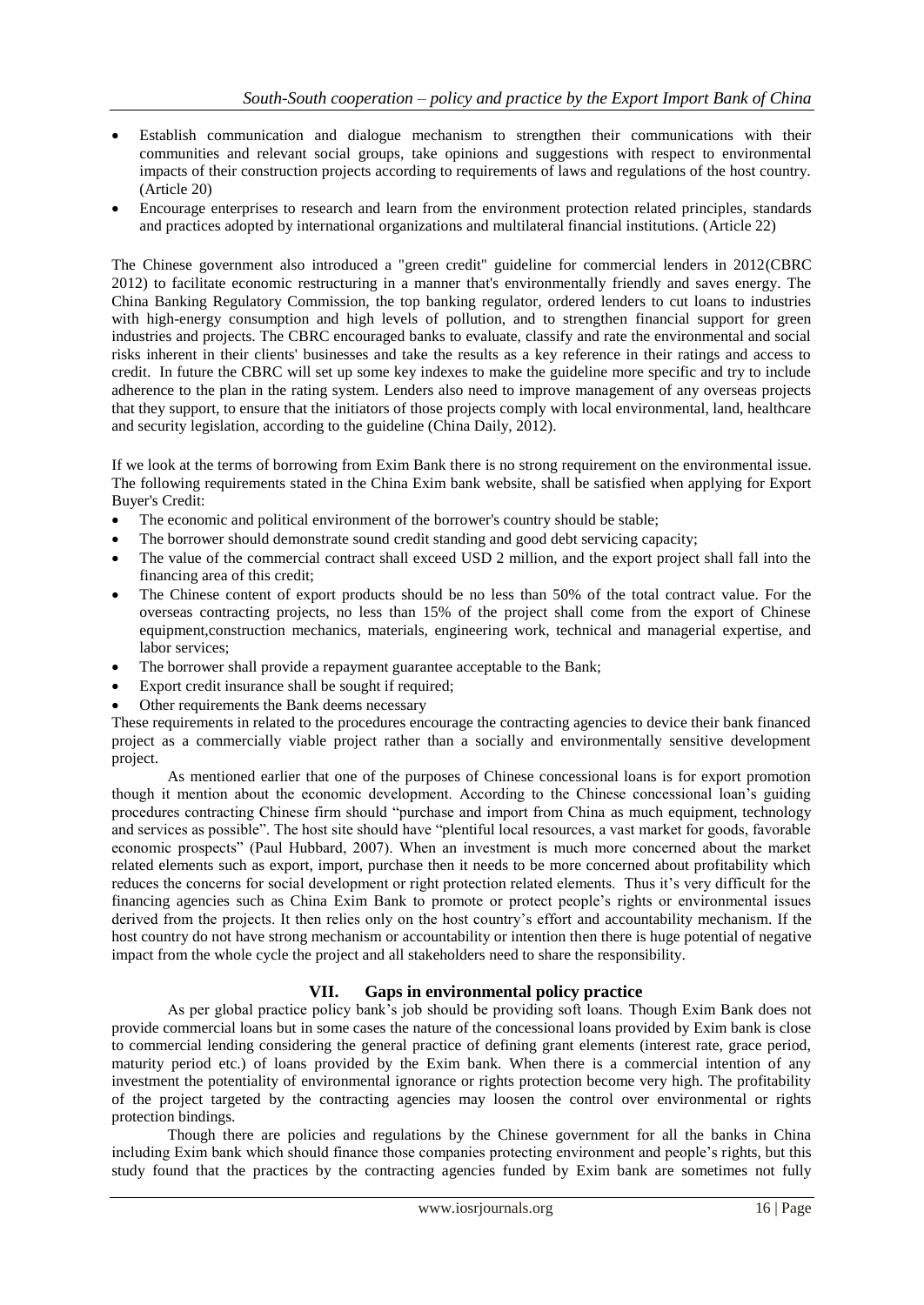compliant. If we take the example of Barapukuria<sup>15</sup> coal mine project and power plant project the following issues are yet to be settled (Islam, T. 2013):

- Barapukuria coal mine is still a controversial project.
- People in the affected area did not get proper compensation for acquired and subsidence land
- Labour rights are not yet properly protected
- Environmental disaster continues (Water pollution and decrease the ground water label causing water scarcity)
- Affected people's Movement is going on and government has not fully settled the issues with the people. Many people have been displaced without compensation.
- More coal is required, more areas are acquired for new mining phase and more people will be displaced

China Exim bank did not finance Barapukuria coal mine, it was financed by ICBC <sup>16</sup>and Bank of China to the Chinese company named  $CMC^{17}$ . CMC still getting funding from ICBC for various projects and it is not sure whether the track record of this company in Barapukuria coal mine has been evaluated as per the CBRC guideline or not. On the other hand Barapukuria coal fired power plant III has been contracted to another Chinese joint venture led by and CCC Engineering  $(CCCE<sup>18</sup>)$ . Barapukuria power plant III will require more coal extraction from the existing contradictory coal mine which will increase the environmental degradation in that area. CCCE has done lots of good projects in Bangladesh in particularly in the power sector and acquired huge experience in this sector. It will certainly engage with more projects in Bangladesh with its experience but before choosing a project like Barapukuria it could look at the environmental issues. Until the environmental degradation issues are not solved any company and its project linked with Barapukuria coal mine will share the responsibility of that environmental damage. By taking the Barapukuria coal fired power plant project CCCE's environmental sensitivity is questioned now. Because as per the Chinese government's requirement and guideline environmental assessment is required and need to be ensured that it is not risky for environment. Recently CCCE led joint venture become the contracting agency for Gazipur<sup>19</sup>Kodda Thermal power plant financed by China Exim Bank and ICBC(CCCE website, ERD Bangladesh). This decision can be questioned as well since Exim Bank is not supposed to finance a company which potentially has negative track record in terms environmental issues.

## **VIII. Transparency in selecting contracting agency**

The requirements for minimum 50% Chinese export product, equipment, construction mechanics, materials, engineering work, technical and managerial expertise, and labor services for Chinese contracting agency and minimum 15% for overseas contracting agencies should go through a comprehensive and transparent selection process to ensure a responsible company. But the practice is slightly different. In the case of Bangladesh most of the projects are taken by consortium where a known company is forming consortium with comparatively smaller and less experienced companies those are trying to acquire international experiences and has intention to be an international company. In many cases these companies originate from former government departments or subsidiary institutions. Taking the example from a recent Chinese consortium called M/S CCCE-ETERN-FEPEC, took the contract of a power plant.According to CCCE company website Gazipur power plant project will be executed jointly by CCCE and Jiangsu Etern co. LTD. (ETERN), and Fujian Electric Power Engineering Company (FEPEC), thus the name of the joint venture become M/S CCCE-ETERN-FEPEC. ETERN and FEPEC have less or no experience in Bangladesh than CCCE (Islam, T. 2013). The concern here is to know the profile and environmental performance of these companies are very difficult since most of their key website information is in Chinese language and no information publicly available prior to their selection. From both points of view like unavailable information and strategy for growing by profit maximization and experience gathering there are scope for environmental and rights issues in the host countries.

## **XI. Conclusion**

In the face of global financial crisis South-South cooperation is bringing more options and choices for getting capital inflow and development financing from the rising southern development partners. The areas where northern traditional donors are reluctant to finance and tie with uncomfortable conditions, southern development partners are coming with their accumulated financial resources to support with a spirit of mutual benefit and no string attached. These financial supports are certainly helping the southern developing countries

**<sup>.</sup>**  $15$ Barapukuria – a place in northern Bangladesh

 $^{16}$  ICBC – Industrial and Commercial Bank of China

<sup>&</sup>lt;sup>17</sup> CMC - China National Machinery Import and Export Corporation (CMC)

<sup>18</sup> CCCE – A Chinese company

<sup>19</sup>Gazipur – a place near Dhaka, Bangladesh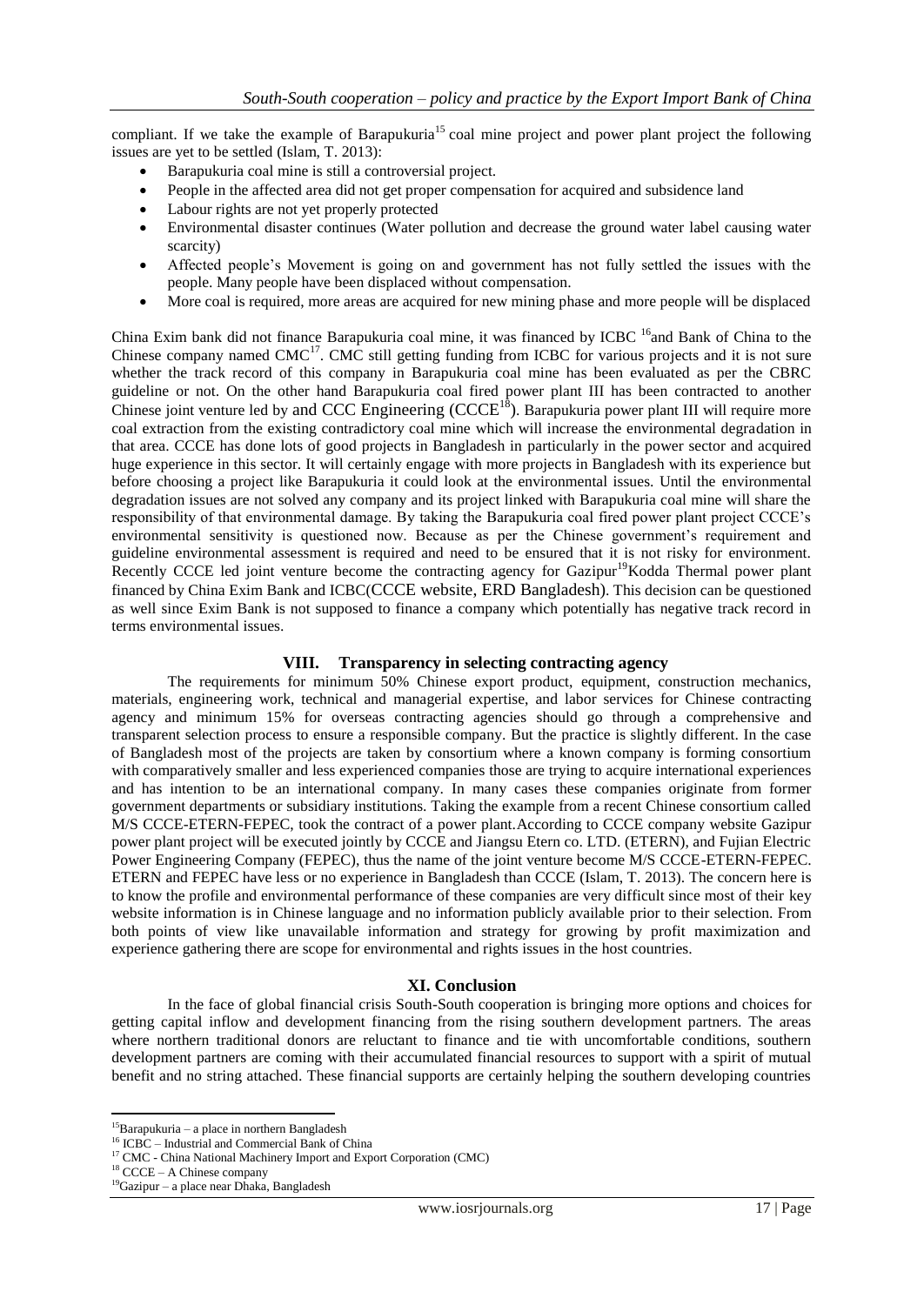to boost their economic growth and development. But still there are gaps in spirit, policies derived from that spirit and the practices their institutions and business institutions involved in. In the case of China, the Export Import bank of China is key role player in such financing for taking forward the spirit of South-South cooperation. But this paper found that still there are gaps between the policies developed by Chinese government, particularly for environmental protection in the recipient countries, and the practice is the ground by the bank and the bank supported companies engaged in Bangladesh. The major gaps are in the area of:

- 1. Transparency in selecting contracting agency and their accountability, participation of recipients
- 2. Implementing the Chinese government's environmental protection policy

This paper suggests that if the following recommendations will be taken into consideration; the result from China's South-South cooperation will create best practice.

- Participatory and independent environmental impact and risk assessment need to be incorporated in the financing requirement. This should not be done by the government department only but could be joint report by government and external experts. Both assessment reports should be considered for financing decision.
- Direct or indirect engagement of recipient country should be considered in contracting agency and suppliers' selection process. The credibility rating and performance profile of the contracting agency need to share with the recipient country.
- Recipient country should have the information about the organizations if there is any black listed agency by the Chinese government or have weak performance related to environmental and people's rights violation.
- Should avoid to finance projects, those are controversial or disputed by the people or people's movement in the recipient country.
- It would be good to have penalty mechanism for the non complying companies, in PRC's environmental protection policy guideline (the policy guideline referred in this paper).

#### **Reference**

#### **Journal Papers:**

- [1] Alan Beattie (2010). BRICS: The changing faces of global power, Financial Times, January 17, 2010 accessed at [http://www.ft.com/cms/s/0/95cea8b6-0399-11df-](http://www.ft.com/cms/s/0/95cea8b6-0399-11df-%20a601-00144feabdc0.html) a601-00144feabdc0.html
- [2] Johnson Alison, Versailles Bruno, Martin, M., (2008). Trends in South South and triangular development cooperation, Backgournd study for Development cooperation forum,
- [3] (Lengauer, B.S., 2011). China's Foreign Aid Policy : Motive and Method. , 9(2), pp.35–81.
- [4] C. Hsu. (1991). Applying Confucius Ethics to International Relations, Journal of Ethics and International Affairs, 5(March/April)
- [5] C. Chen & Y. Lee, (2008). Leadership and Management in China: Philosophies, Theories, and Practices, p.7
- [6] (Kobayashi, Takaaki). China: From an Aid Recipient to an Emerging Major Donor.
- [7] Fahimul Quadir, (2013). Rising Donors and the New Narrative of ‗South–South' Cooperation: what prospects for changing the landscape of development assistance programmes?
- [8] Kobayashi, Takaaki(2008). Evolution of China's Aid Policy JBICI Working Paper, no. 27
- [9] Jian Ye Wang (2007). What Drives Chinas Growing Role in Africa Jian Ye Wang\_wp07\_211
- [10] Paul Hubbard (2007). Aiding Transparency: What We Can Learn About China ExIm Bank's Concessional Loans)

#### **Proceeding/conference papers:**

- [1] (The Reality of Aid). South-South Development Cooperation: A challenge to the aid system, The Reality of Aid Management Committee
- [2] Accra (2008). (Also Cited in the Reality of Aid) Accra Agenda for Action accessible [http://www.accrahlf.net/WBSITE/EXTERNAL/ACCRAEXT/0,,contentMDK:21690826~menuPK:64861649~pagePK:64861884~p](http://www.accrahlf.net/WBSITE/EXTERNAL/ACCRAEXT/0,,contentMDK:21690826~menuPK:64861649~pagePK:64861884~piPK:64860737~theSitePK:4700791,00.html) [iPK:64860737~theSitePK:4700791,00.html](http://www.accrahlf.net/WBSITE/EXTERNAL/ACCRAEXT/0,,contentMDK:21690826~menuPK:64861649~pagePK:64861884~piPK:64860737~theSitePK:4700791,00.html)
- [3] Bandung (1955). Final Communiqué of the Asian-African conference of Bandung, 24 April 1955, accessible at [http://www.ena.lu/final\\_communique\\_asian-african\\_conference\\_bandung\\_24\\_april\\_1955-020000556.html](http://www.ena.lu/final_communique_asian-african_conference_bandung_24_april_1955-020000556.html)
- [4] Kabir Mahfuz (2011). Presented at Roundtable Discussion on Bangladesh-China Bilateral Relations, BIISS, Dhaka, 27 September 2011

#### **Official website and reports:**

- [1] Roca, T. (2013). Human development Report 2013. The Rise of the South, Human Progress in a Diverse World. Afriquecontemporaine, 246(2), p.164. Available at[:http://www.cairn.info/revue-afrique-contemporaine-2013-2-page-164.htm](http://www.cairn.info/revue-afrique-contemporaine-2013-2-page-164.htm)
- [2] UNDP (2011). UNDP South-South learning Website, Published on 8 August 2011, http://south-south.undppovertycentre.org/news/item/497-growing-economic-powers-reinvigorate-south-south-co-operation , Accessed on 4 February 2014.
- [3] White paper (2011). State Council Information Office of the People's Republic of China, 2011, "White Paper on China's Foreign Aid"
- [4] Exim Bank (2013). The export import bank of China website,
- DCCI (2013). Dhaka Chamber of Commerce and Industry[, http://www.dcci.org.bd](http://www.dcci.org.bd/)
- [6] (China Embassy in Bangladesh). Official website of Chinese Embassy in Banglades[h http://bd.china-embassy.org/eng/](http://bd.china-embassy.org/eng/) , Accessed on 28 December 2013
- [7] (ERD, Bangladesh). Website of Economic Relation Department/ERD, Ministry of Finance, Government of Bangladesh.
- [8] (CCCE website).CCCE official website News and announcement section.[\(http://www.ccceng.cn/En/news.aspx?CateID=39&NewsCateID=39](http://www.ccceng.cn/En/news.aspx?CateID=39&NewsCateID=39)
- [9] China Environmental Regulation by Ministry of Commerce and Ministry of Environmental Protection [10] CBRC (2012). China Banking Regulatory Commission official website, Notice of the CBRC (2012).
- [10] CBRC (2012). China Banking Regulatory Commission official website, Notice of the CBRC on Issuing the Green Credit Guidelines[, http://www.cbrc.gov.cn/](http://www.cbrc.gov.cn/) Accessed on 16 November 2013